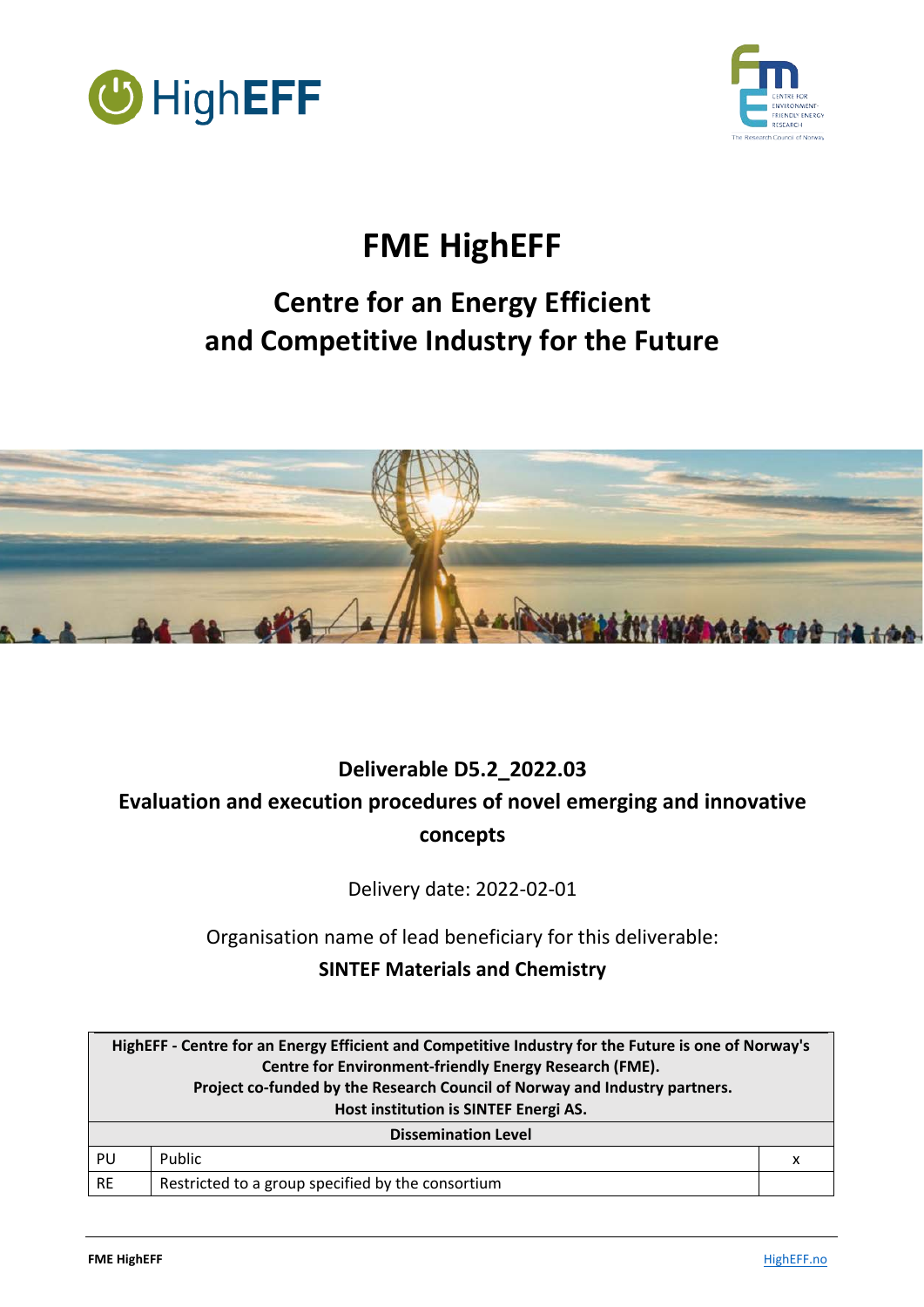



| Deliverable number: | D5.2 2021.xx                                                                     |
|---------------------|----------------------------------------------------------------------------------|
| <b>ISBN number:</b> | $\overline{\phantom{0}}$                                                         |
| Deliverable title:  | Evaluation and execution procedures of novel emerging and innovative<br>concepts |
| Work package:       | 5.2                                                                              |
| Deliverable type:   | Report                                                                           |
| Lead participant:   | Arne Petter Ratvik                                                               |

| <b>Quality Assurance, status of deliverable</b>    |                         |            |  |  |  |  |
|----------------------------------------------------|-------------------------|------------|--|--|--|--|
| Action                                             | Performed by            | Date       |  |  |  |  |
| Verified (WP leader)                               | Arne Petter Ratvik      | 2021-12-20 |  |  |  |  |
| Reviewed (RA leader)                               | Ingrid Camilla Claussen | 2022-02-01 |  |  |  |  |
| Approved (dependent on nature<br>of deliverable)*) | Petter Nekså            | 2022-02-01 |  |  |  |  |

\*) *The quality assurance and approval of HighEFF deliverables and publications have to follow the established procedure. The procedure can be found in the HighEFF eRoom in the folder "Administrative > Procedures".*

| <b>Authors</b>              |                             |                          |  |  |  |  |
|-----------------------------|-----------------------------|--------------------------|--|--|--|--|
| Author(s) Name              | Organisation                | E-mail address           |  |  |  |  |
| Arne Petter Ratvik          | <b>SINTEF Industry</b>      | arne.p.ratvik@sintef.no  |  |  |  |  |
| Contributors:               |                             |                          |  |  |  |  |
| Petter Nekså                | <b>SINTEF Energy</b>        | petter.neksa@sintef.no   |  |  |  |  |
| Jens Olgard Dalseth Røyrvik | <b>NTNU Social Research</b> | jens.royrvik@samforsk.no |  |  |  |  |

#### **Abstract**

The HighEFF Centre has allocated a funding for developing a new concept targeting Novel Emerging and Innovative Concepts (NEIC) that are not covered by the planned or on-going activities in the Centre. It is imperative that the NEICs should specifically contribute to target the main goals of HighEFF directly and be innovations with high potential impact.

Recommendations for managing Novel Emerging and Innovative Concepts are divided in the following stages:

Application requirements System for evaluation of applications Approval of detailed plan and budget Execution according to plan and budget Follow up after concluded execution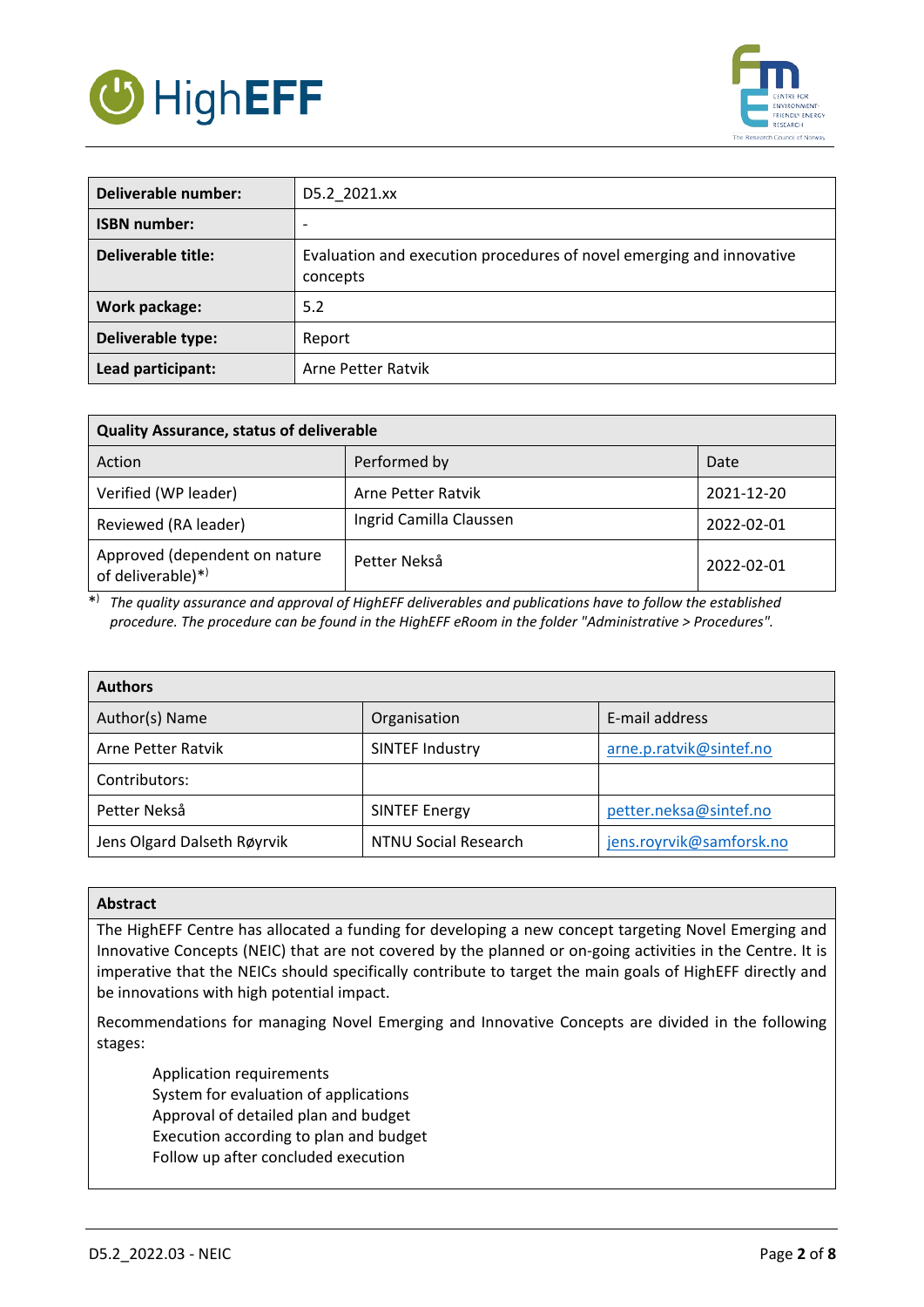



# **Executive summary**

The ambitions of the HighEFF Centre are to accelerate and make a difference in the contribution to transferring the processes of the industrial partners into higher efficiency and more sustainable concepts. The funding for Novel Emerging and Innovative Concepts (NEIC) targets directly high impact, innovative concepts that can make a difference, including both short term and long term initiatives. These concepts must go beyond already planned or on-going activities in the Centre. It is imperative that the NEICs should specifically contribute to directly target the main goals of HighEFF and, at the same time, be innovative with high potential impact.

Recommendations for managing Novel Emerging and Innovative Concepts are divided in the following stages:

Application requirements System for evaluation of applications Approval of detailed plan and budget Execution according to plan and budget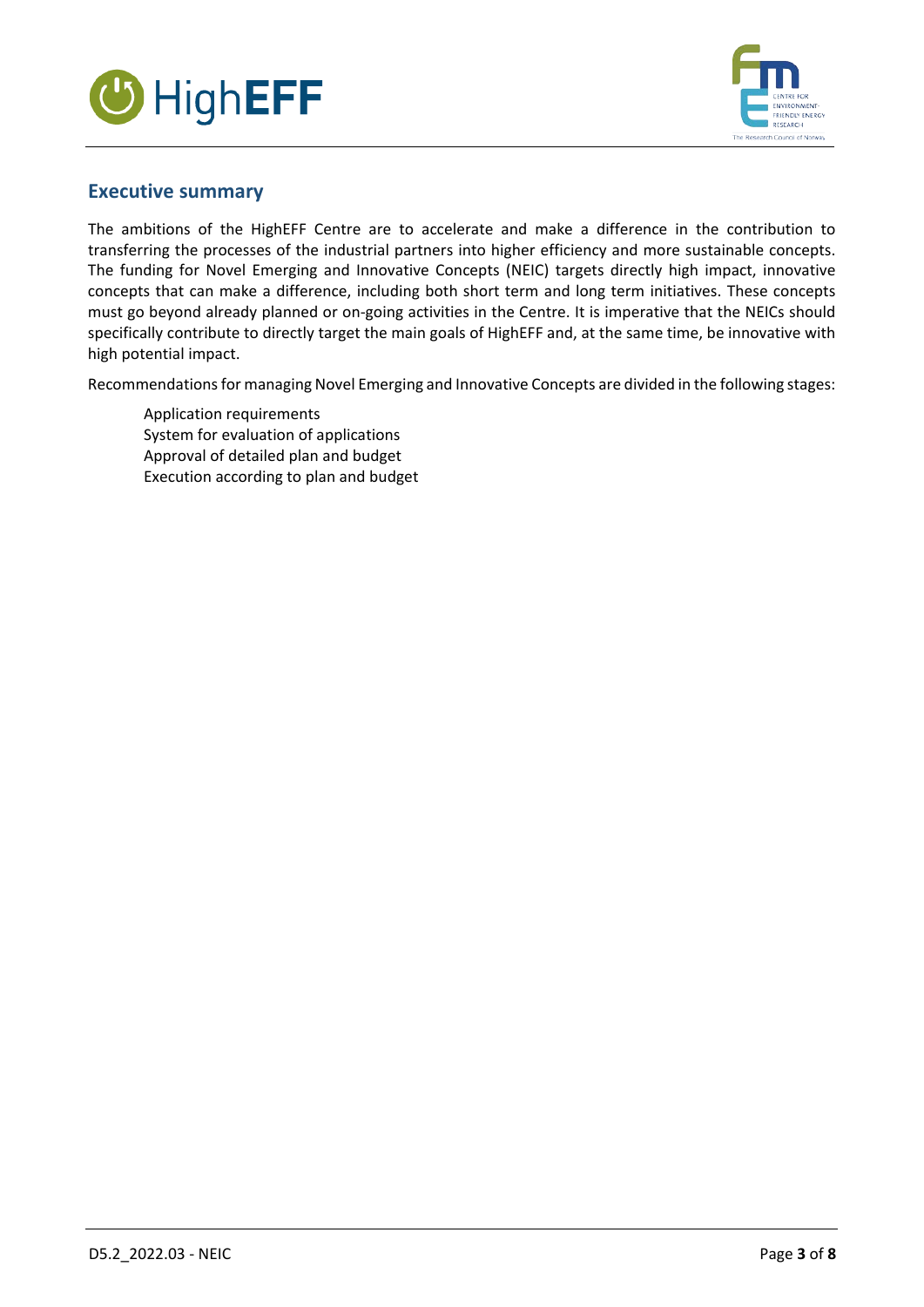



# **Table of Contents**

| 3.2 |  |
|-----|--|
| 3.3 |  |
| 3.4 |  |
| 3.5 |  |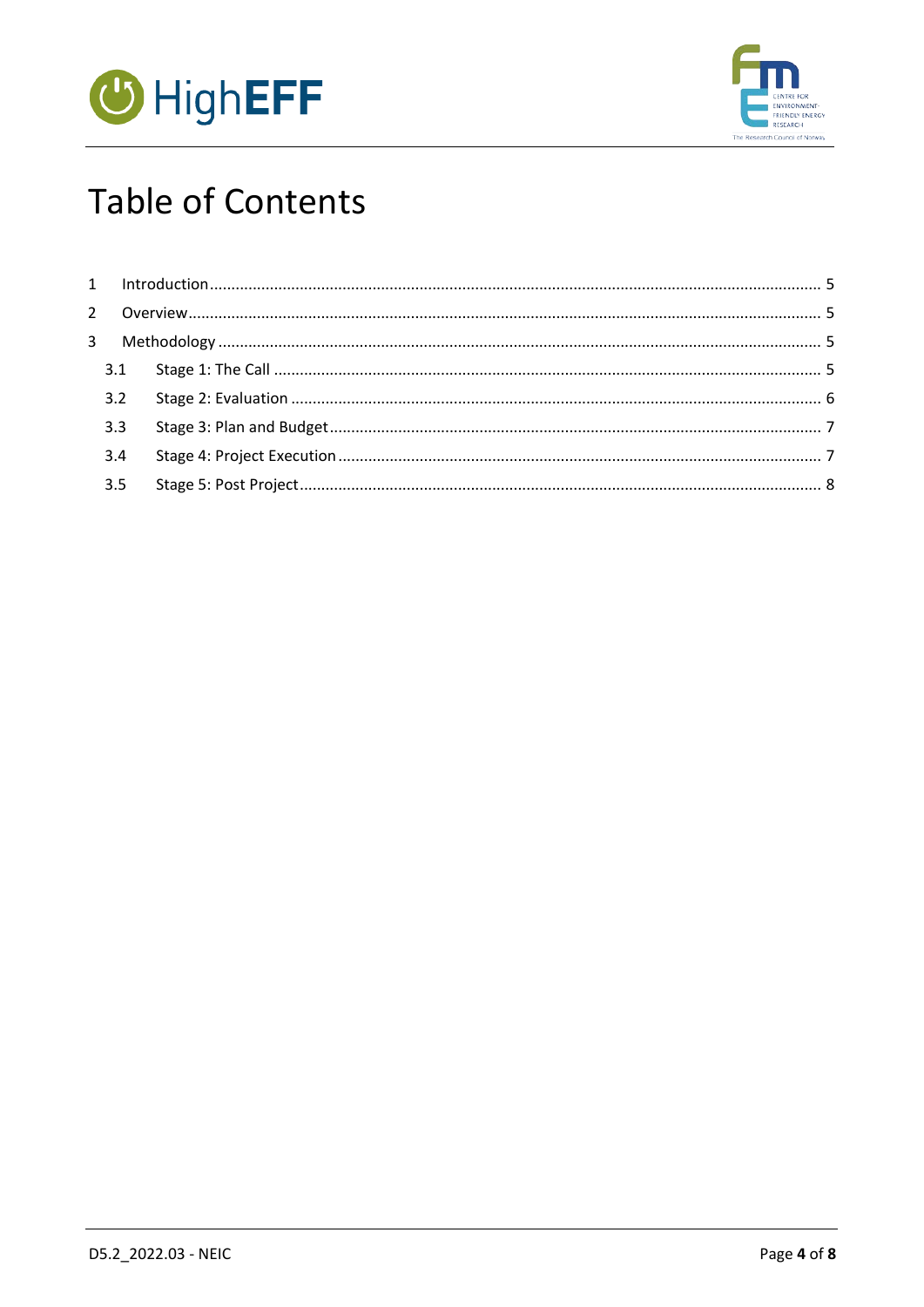



# <span id="page-4-0"></span>**1 Introduction**

The HighEFF Centre has allocated funding for developing Novel Emerging and Innovative Concepts (NEIC) that are not covered by planned or on-going activities in the Centre. Procedures for evaluation and developing accepted NEICs are given in this document.

# <span id="page-4-1"></span>**2 Overview**

Recommendations for managing Novel Emerging and innovative Concepts are divided in 5 stages, summarized below with a more detailed description in Chapter 3, Methodology.

#### **Stage 1: The Call**

The applications should be limited to 2 pages, covering the following topics: (1) Concept description with Technology Readiness Level (TRL) explained, (2) How it agrees with the overall objectives of HighEFF, (3) Main references to current knowledge (maximum 3, to be submitted with the application), (4) Short execution plan, (5) Tentative budget, and (6) Market potential.

#### **Stage 2: The Evaluation**

HighEFF will appoint 3 permanent, internal evaluation members and 3 members from the industrial partners covering the main HighEFF industrial segments. If needed, additional members with relevant competence in the field may be invited to express their opinion. The main evaluation criteria, besides not being covered by already ongoing activities in HighEFF, are novelty and potential impact of the innovation. Additional criteria are realistic progress description, achievable goals related to the funding, acceptable technology readiness level (TRL) within the scope of the FME funding.

#### **Stage 3: Plan and Budget Approval**

Approved projects will be subject to detailed planning and budgeting, defining progress plans with decision points and post project goals.

#### **Stage 4: Project Execution**

The appointed project leader will be responsible for executing the project. The project leader will report to the evaluation team, unless project conditions make other arrangements more appropriate.

#### **Stage 5: Post Project**

If the result of the project is successful, and if appropriate, mentors may be appointed to support further progress (next step) towards a successful implementation as a spin-off project.

# <span id="page-4-2"></span>**3 Methodology**

#### <span id="page-4-3"></span>**3.1 Stage 1: The Call**

The call will be open to all Novel Emerging and Innovative Concepts (NEIC), but has to satisfy the following criteria:

- Be within the scope of the HighEFF objectives (In short: emerging, energy efficient and cross-sectorial technologies for the industry)
- Represent a novelty and innovation beyond state of the art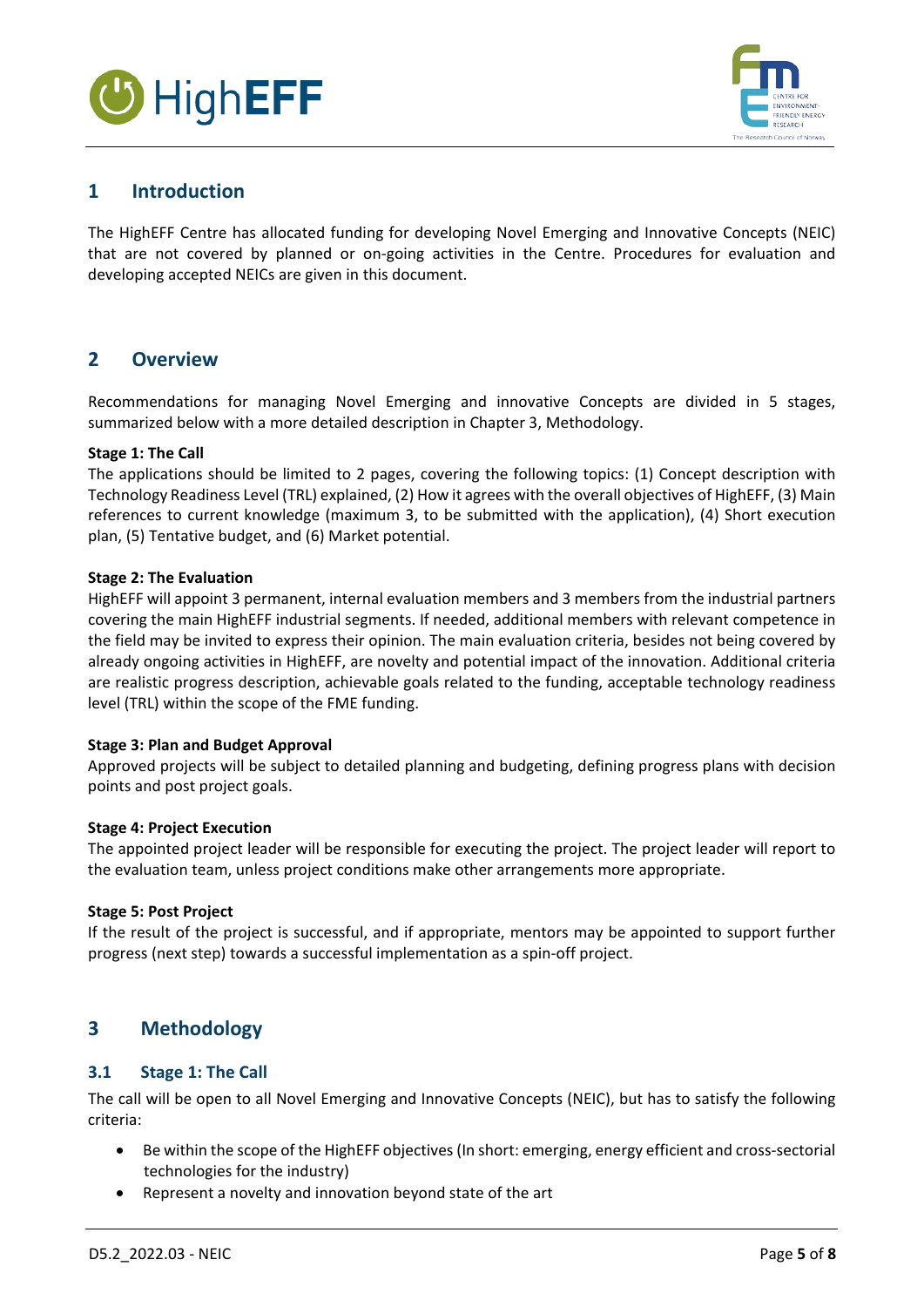



- Concept not covered by an on-going activity in the Centre (it is not an instrument to add financing to on-going research activities in the Centre)
- Have a realistic scope within the financing scheme (Typical HighEFF Allocation 1.5 MNOK/yr, but this may be higher if substantiated)
- Have a realistic time frame
- Only Research partners in HighEFF may utilise the funds allocated
- The outcome of the NEIC should be for the benefit of the HighEFF industrial participants

The call has no restrictions in means to demonstrate the NEIC, e.g., it may be through student work (summer internship, project and master theses), participating research bodies, participating industrial bodies, or combinations. In-kind contributions can be included, if appropriate.

For the evaluation team to be able to do a just decision, the following topics have to be included in the application:

- A concise description of the NEIC
- Description of the research approach (may include a Gannt chart)
- A few references to state of the art
- Budget
- Market potential beyond state of the art if successful (companies and/or industrial sector)

The application should not be more than 2 pages.

## <span id="page-5-0"></span>**3.2 Stage 2: Evaluation**

The evaluation team (HighEFF NEIC Evaluation Committee) should preferentially consist of 6 persons, three permanent members from the research organisations to assure fair and consistent evaluation of applications and three externally appointed members to assure a professional technology evaluation of the concept. The appointed external members should preferentially be recruited from the industrial sector.

#### **The HighEFF NEIC Committee**

Permanent members:

- Arne Petter Ratvik, SINTEF Industri
- Jens Røyrvik, NTNU Samfunnsforskning
- Petter Nekså, SINTEF Energi

Substitute and observer:

• Ingrid Camilla Clausen, SINTEF Energi

Three external (industrial) members

- Rune Holmen, ENOVA
- Nancy Jorunn Holt, Hydro

The evaluation is to be based on a ranking from 1 to 5, higher score is better, for each of the following criteria:

- Relevance to support the HighEFF objectives
- Novelty (is this beyond state of the art)
- Innovation impact (compared to resources needed and innovation potential if successful)
- Research needs (what is the benefits beyond present knowledge)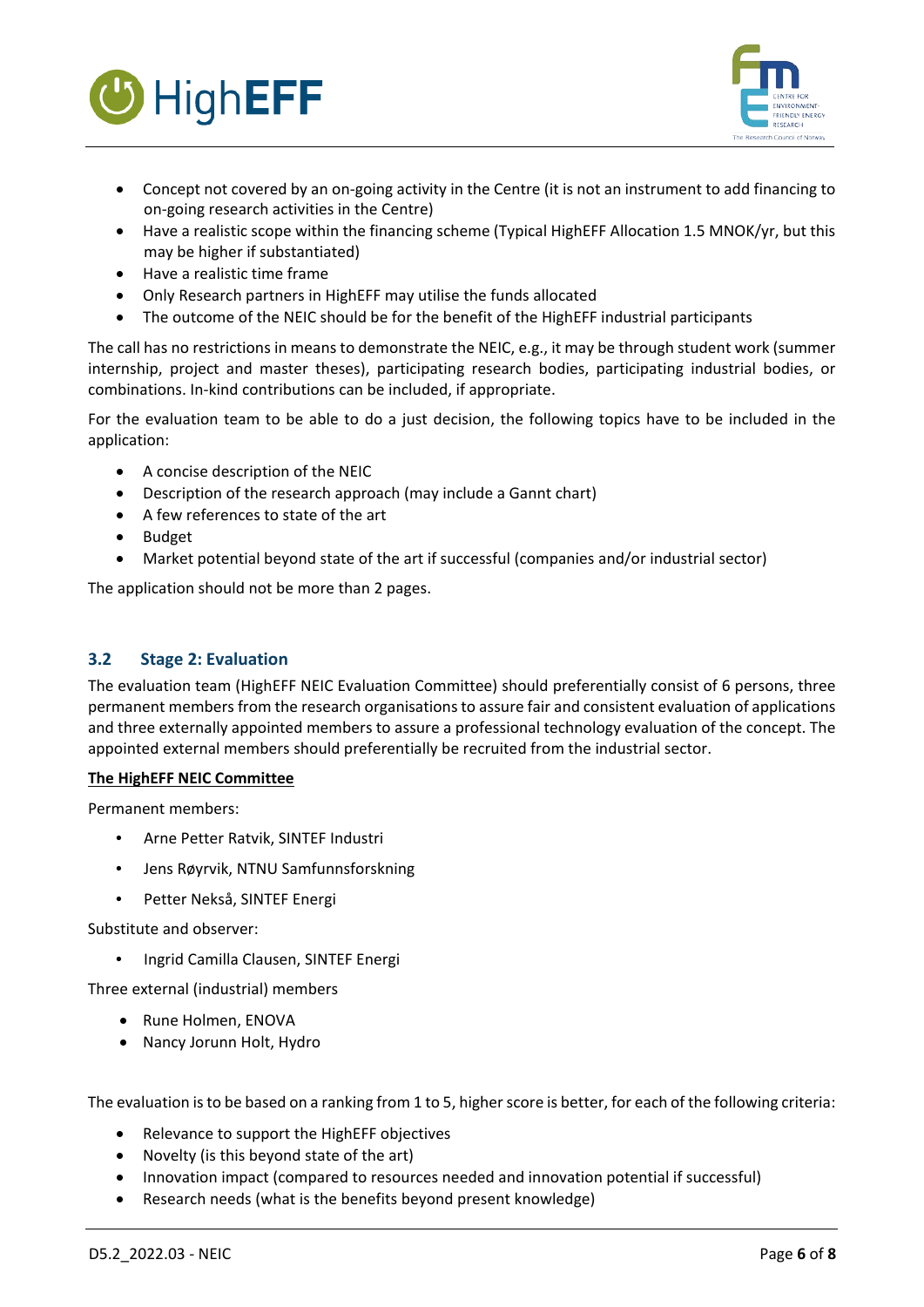



- Realistic (is it likely to pave the ground for significant industrial innovations, now or in a reasonable timeframe, e.g., industrial implementations or new products)
- Feasible (is the proposed plan feasible within the financial means asked for)

Proposal that are covered by other funded activities in the Centre or outside the scope of the HighEFF consortium will, in general, be rejected, unless strongly promoted by the actual RA in HighEFF. The evaluation team should also consider if other financial means are more appropriate.

Applications to be supported should reach and average of 4 points or better, preferentially with no single score below 3. The evaluation team should give special justifications in case they promote support for proposals not satisfying the above criteria. If none of the applications within the present year fulfils the above-mentioned criteria, the budget will be transferred to the next year's budget.

### <span id="page-6-0"></span>**3.3 Stage 3: Plan and Budget**

For those proposals worth supporting, the evaluation team will arrange a meeting with the proposer(s) to go through detailed plans and the budgeting. If appropriate, persons in the evaluation team can be replaced by persons with more hands on competence for the actual concept. The team takes the role as both project customer and advisory committee (HighEFF NEIC Committee). A schedule for follow up towards the team is to be included in the project plan. One or more resource persons to the project leader may also be appointed if appropriate.

The meeting shall agree on progress plan and reporting and make sure the allocation is realistic for reaching the proposed concept conclusions. The project plan may include:

- Deliveries
- Decision points go/no go decisions
- Reasonable number of tasks
- Activities related to continuation after the project period
- Follow up towards the HighEFF committee

### <span id="page-6-1"></span>**3.4 Stage 4: Project Execution**

The appointed Project Leader (PL) will be responsible for executing the project and report to the HighEFF NEIC Committee appointed for the project. The committee has the mandate to decide whether the project should be continued or not at agreed decision points, or if other information mandate a cancellation. In case a project is terminated, adequate communication with the project leader must be assured so the cancellation reflects relevant considerations.

The PL is responsible for allocating necessary resources, including use of experimental facilities and necessary Health, Safety and Environmental (HSE) issues in line with the HighEFF requirements. The following list is included as a reminder for the PL, however, established procedures for research and development at the actual partner the work is being conducted at must be followed.

- Establish project team, including quality controller
- Get approval from the responsible manager (including resource allocations)
- Provide for necessary contracts and/or confidentially agreements if the HighEFF consortium agreement is not adequate
- Assure that HSE requirements are satisfied and approved (if necessary)
- Prepare presentations and reporting at decision points
- Follow up on dissemination agreements and write final report